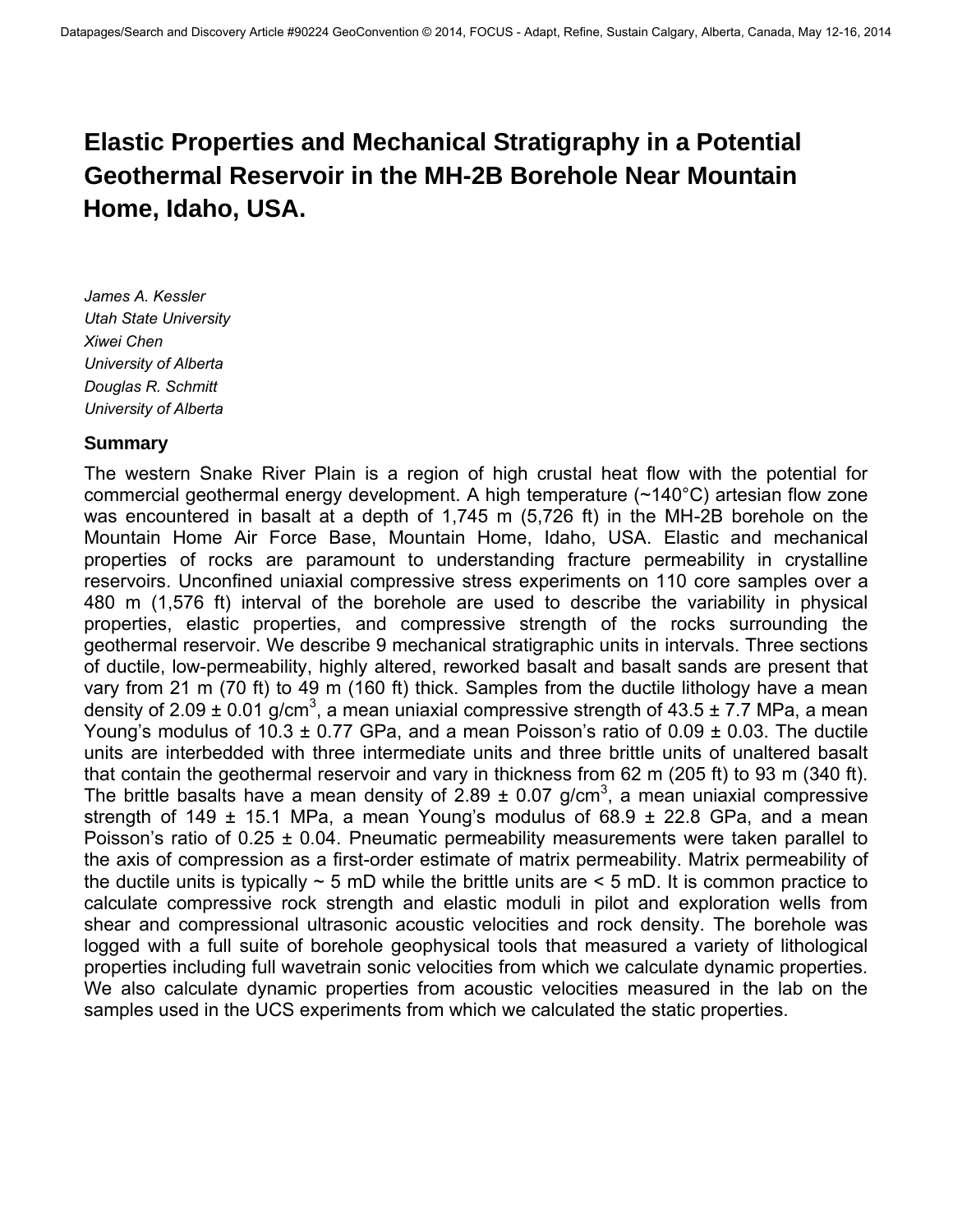### **Introduction**

The geological formations studied here are obviously not sedimentary. However, this study is of interest for unconventional resource exploration and exploitation in the sense that, like many of the 'shales' undergoing stimulation, the rocks studied here are strong and of low permeability. As such, their behaviour is similar to many unconventional reservoirs and studies of in situ stress and fractures can be a useful analog particularly because of the paucity of materials available for study from unconventional reservoirs.

The MH-2B borehole is located in the western Snake River Plain, Idaho in an obliqueextensional basin that has formed during complex interaction of the North American plate passing over the Yellowstone Hotspot in the mid-Miocene and initiation of extension in the Basin and Range. High angle normal faults bound the basin to the north-northeast and to the southsouthwest. The MH-2B borehole was cored between June, 2011 and February, 2012 on the Mountain Home Air Force Base outside Mountain Home, Idaho. Whole-rock core was recovered from the entire depth of the borehole with greater than 90% recovery. A large set of fracture data and core samples are available for analysis. A zone of interest (ZOI) is identified from  $\sim$  1,200 m  $(-4,200 \text{ ft})$  bgs to a total depth (TD) of 1,821 m (5,976 ft) bgs that includes the artesian thermal zone. 110 core samples are collected over the ZOI at 55 different depth locations. Two samples were collected at each location in order to determine the reproducibility of the test results to measure mechanical properties and describe the variability of mechanical properties between adjacent samples. The static elastic properties calculated from results of the UCS experiments will provide the foundation for a subsequent in-depth geomechanical analysis that will compare the static elastic properties to dynamic elastic properties calculated from wellbore geophysical log data.

### **Method**

Here we utilize strain measurements made during unconfined uniaxial compressive stress (UCS) experiments on core samples from the MH-2B borehole near Mountain Home, Idaho. The experiments took place at the Experimental Geophysics Group laboratory at the University of Alberta in Edmonton, Canada. From the strain data, we calculate uniaxial compressive strength (UCS), Young's modulus (E), and Poisson's ratio ( $v$ ). Those elastic properties provide the data needed to predict which samples in the MH-2B borehole will experience brittle failure and fracture catastrophically and those that experience ductile failure and do not experience brittle fracture under in-situ stress conditions. We also utilize sonic acoustic velocity data from full-waveform wireline logs over this interval. Below 1,670 m (5,480 ft) to TD where temperatures precluded logging, we use ultrasonic pulse velocities from laboratory measurements taken on samples that are the same as those in the UCS experiments described above. We lack bulk density logs in the wireline log suite so we use bulk density measured on the UCS samples in lieu of continuous log density data. The combination of compressional sonic velocity, shear sonic velocity, and bulk density is used to calculate Poisson's ratio (ν), Young's modulus (E), and uniaxial compressive strength (UCS).

### **Results**

The elastic properties and fracture data are distributed over the ZOI in the MH-2B borehole in 9 discrete mechanical units (Figures 1 and 2). The mechanical units are defined by the distribution with respect to depth of density, uniaxial compressive strength, Young's modulus,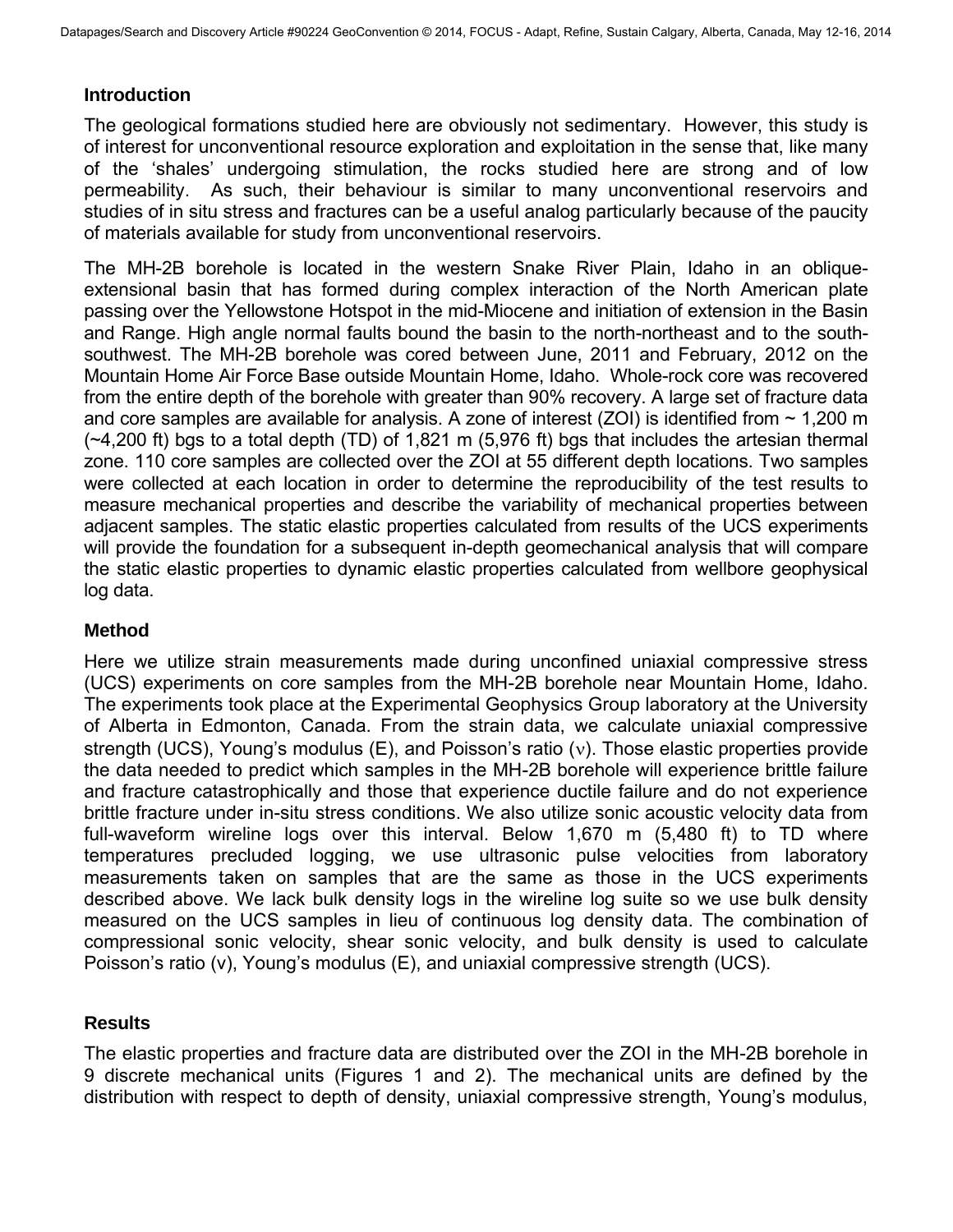Poisson's ratio, pneumatic permeability, fracture density, and cumulative fracture intensity in the sample population. While the samples that failed catastrophically are confined to the most brittle rocks in the borehole, we consider the absence of catastrophic failure as a qualitative descriptor of the mechanical nature of the rocks in those zones. Generally, we consider an absence of catastrophic failure as an indicator of ductile behavior dominating the deformation process up to the elastic limit and until failure at the maximum sustained stress load. The lowermost brittle unit (unit 1) hosts the potential geothermal reservoir. The overlying unit (Unit 2) is a ductile unit and is considered as a caprock to the reservoir that may confine the fracture distribution in the lower brittle unit and may also contain thermal fluids. We also show that the method to measure the elastic properties using density and sonic velocities is effective in identifying the ductile units. The results of the calculations made from sonic velocities do not have the resolution do identify the intermediate brittle units from the strongly brittle units but do a good job of identifying the ductile units (Figure 2). We are currently working to show that similar calculations from ultrasonic pulse velocities made in the laboratory are as effective as using sonic velocities from borehole wireline log data.

## **Conclusions**

Whole rock core recovery and borehole acoustic televiewer data provide an excellent opportunity to study the lithology, physical properties, and elastic properties in the MH-2B borehole and relate those properties to the natural fracture systems. Results of unconfined uniaxial compressive stress experiments on core samples provide measurements of uniaxial compressive strength, static Young's modulus, and static Poisson's ratio. Core samples provided us the opportunity to measure physical properties: dry bulk density and pneumatic permeability. We examined the variability of those properties and correlated the variations to fracture density and spacing, or cumulative fracture intensity, measured from both core and borehole acoustic televiewer data. Through interpretation of the correlations of all the data sets we identified 9 unique mechanical stratigraphic units. Three of those units (2, 5, and 7) exhibit ductile deformation under uniaxial compressive stress and did not demonstrate significant brittle failure in the UCS experiments. Fracture measurements from core and acoustic televiewer data indicate little to no natural fractures in Units 2, 5, and 7. We also used ultrasonic velocity measurements to make calculations of the elastic properties from wireline log data and ultrasonic pulse velocities measured in the laboratory. The calculations effectively identified the ductile units that demonstrate that the method can be used in future exploration wells to identify the unit 2 caprock that overlies the potential geothermal reservoir.

### **Acknowledgements**

John Shervais, Department of Geology, Utah State University, Logan, Utah, USA Michael Strange, Department of Geology, Utah State University, Logan, Utah, USA Kelly Bradbury, Department of Geology, Utah State University, Logan, Utah, USA Core Lab Team, Department of Geology, Utah State University, Logan, Utah, USA Randy Kofman, Department of Physics, University of Alberta, Edmonton, AB, Canada U.S. Department of Energy Geothermal Technologies Program (DOE-GTP) International Continental Drilling Program (ICDP) Drilling, Observation, and Sampling of Earth's Continental Crust (DOSECC) U.S. Air Force (USAF) ExxonMobil Corporation